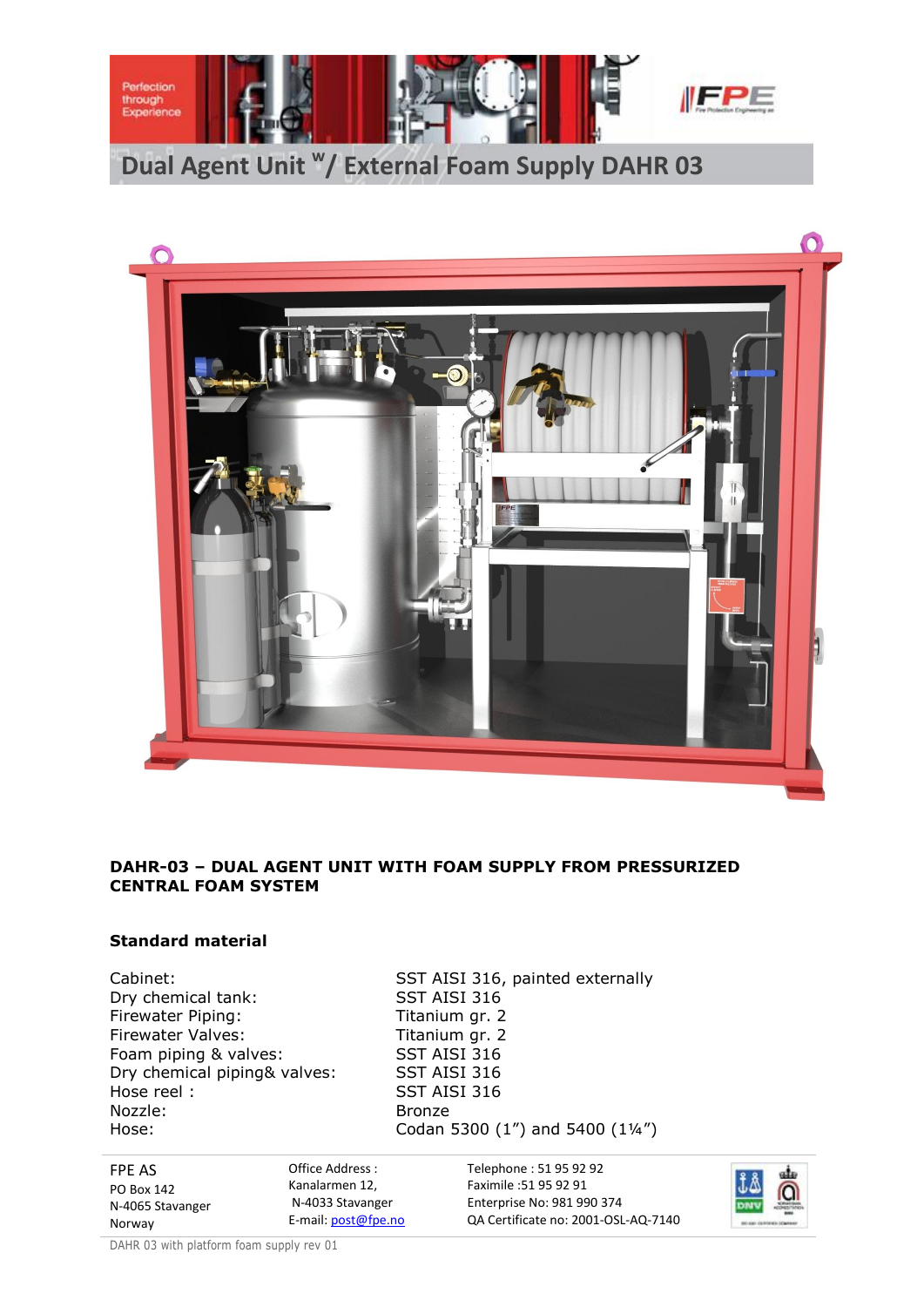

# **Dual Agent Unit <sup>w</sup> / External Foam Supply DAHR 03**

Hand Crank: SST AISI 316 Foam Proportioner \*: Titanium Foam pipe and valves: SST AISI 316 \* Foam induction 1% or 3% per project requirements

## **Installation:**

Mount: Bolted to deck

## **Operation:**

Activate dry chemical unit by opening N2 release valve which is pressurizing dry chemical tank.

Open water valve and foam valve. When dry chemical tank is pressurized (after approx. 10 seconds) open dry chemical valve. Pull out hose to required length, and operate the dry chemical handle and water/foam handle on nozzle carefully as required. The dry chemical gives a quick knock down of the fire, and the water/AFFF foam mix provides a sealing surface to prevent re-ignition.

Be aware of the nozzle reaction forces!

## **Options:**

| Water Piping & Valves:                                                      | Aluminium Bronze / Cunifer 90/10<br>Super Duplex Stainless Steel |  |
|-----------------------------------------------------------------------------|------------------------------------------------------------------|--|
| Pressure Indicators:                                                        | Project Preference                                               |  |
| Cabinet:                                                                    | Insulation<br>Heater (Zone 1 Certified)                          |  |
| Max working pressure powder tank:<br>Working pressure hose reel water part: | 18 barg<br>20 Bar                                                |  |
| Test pressure powder tank:                                                  | 33 barg                                                          |  |

Test Pressure Hose reel: 30 barg

## **Table 1: DAHR 01 Dimension and Weight**

| Description                          | Type        | Hose size &<br>length                                      | Cabinet<br>Length<br>(mm) | Cabinet<br>Height<br>$\pmod{m}$ | Cabinet<br>Depth<br>$\mathsf{(mm)}$ | Drv<br>Weight<br>'kg) |
|--------------------------------------|-------------|------------------------------------------------------------|---------------------------|---------------------------------|-------------------------------------|-----------------------|
| DA Unit<br>w/External AFFF<br>supply | DAHR-<br>03 | $1'' \times 30$ m<br>(powder)<br>1 1/4" x 30 m<br>(premix) | 2000                      | 1500                            | 1200                                | 750                   |

\* Weight includes charged N2 cylinders, but not powder, AFFF or seawater.

| FPE AS           | Office Address :      | Telephone: 51 95 92 92              |
|------------------|-----------------------|-------------------------------------|
| PO Box 142       | Kanalarmen 12.        | Faximile: 51 95 92 91               |
| N-4065 Stavanger | N-4033 Stavanger      | Enterprise No: 981 990 374          |
| Norway           | E-mail: $post@fpe.no$ | QA Certificate no: 2001-OSL-AQ-7140 |

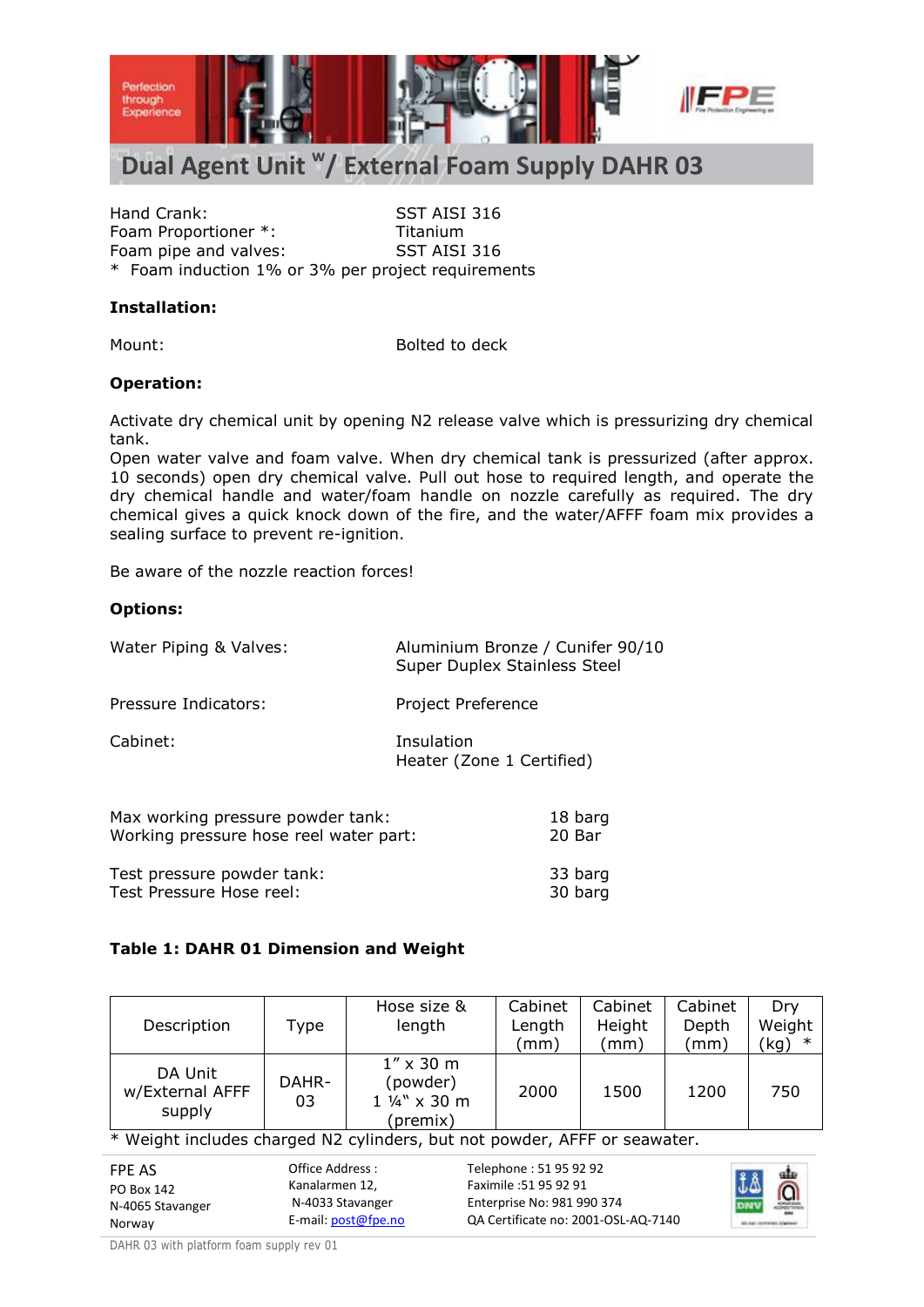

# **System Logic Drawing**



OUTLINE OF EQUIPMENT (SCOPE OF SUPPLY)

FPE AS PO Box 142 N-4065 Stavanger Norway

Office Address : Kanalarmen 12, N-4033 Stavanger E-mail: post@fpe.no Telephone : 51 95 92 92 Faximile :51 95 92 91 Enterprise No: 981 990 374 QA Certificate no: 2001-OSL-AQ-7140

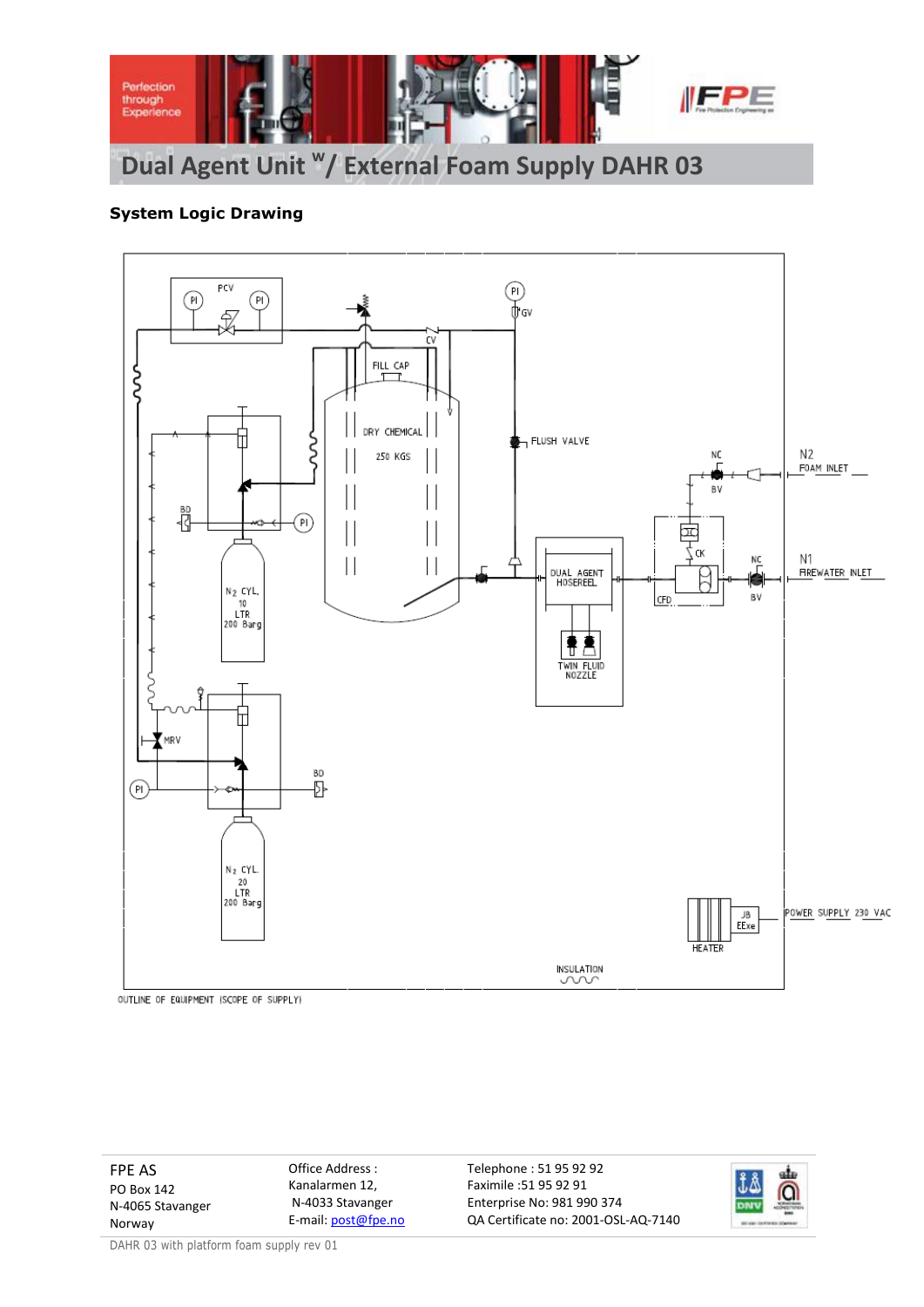

# **Dual Agent Unit <sup>w</sup> / External Foam Supply DAHR 03**

Dual Agent Units are manually operated units, discharging dry chemical powder and water/foam, intending to be used by trained firefighting personnel.

These Units are extremely efficient units for protection of areas with a risk of hydrocarbons or alcohol fires, such as helicopter decks and process areas.

The Dual Agent hose reels are supplied with two individual hoses, where one hose is flowing dry chemical and the other is flowing water/foam.

The hoses are connected to a common nozzle, giving individual control of the two agents.

Dual Agent Units are rapidly activated, and they are simple to use.

The dry chemical powder gives a rapid knockdown of large scale fires, while water/foam gives cooling of hot surfaces and sealing of liquid pool fires.

The Dual Agent Units must be installed in the vicinity of the area they are to protect.

## **Technical Description**

FPE has developed a range of Dual Agent Units, installed in heated and insulated stainless steel cabinets.

The standard FPE Dual Agent Unit consists of the following main components:

- Cabinet
- Hose reel
- Dual agent nozzle
- Dry chemical system, with N2 expellant
- Foam system
- Firewater inlet piping

The dual agent unit provides two different fire extinguishing agents:

The hose reel is equipped with two hoses, where one flows a mixture of water and foam, and the other flows dry chemical powder. The hose reel is equipped with a dual agent nozzle that has individual open/shut valves for the two agents, and with a twist-action selection of jet or fog on the water/foam side.

## **DAHR 03 Foam System**

The selection of type of foam, and the mixing ratio of foam/water, is based on the standard on the platform.